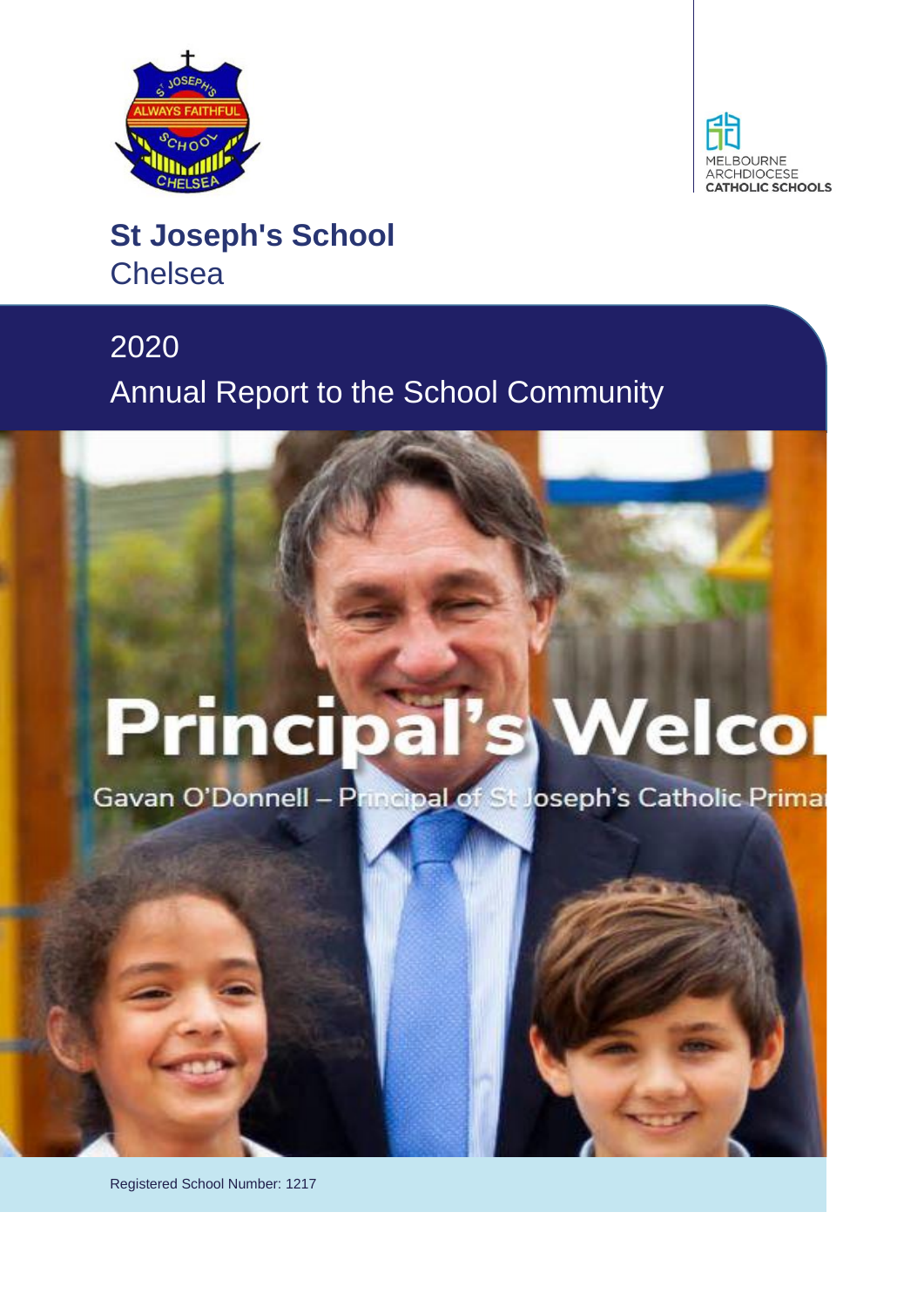### **Table of Contents**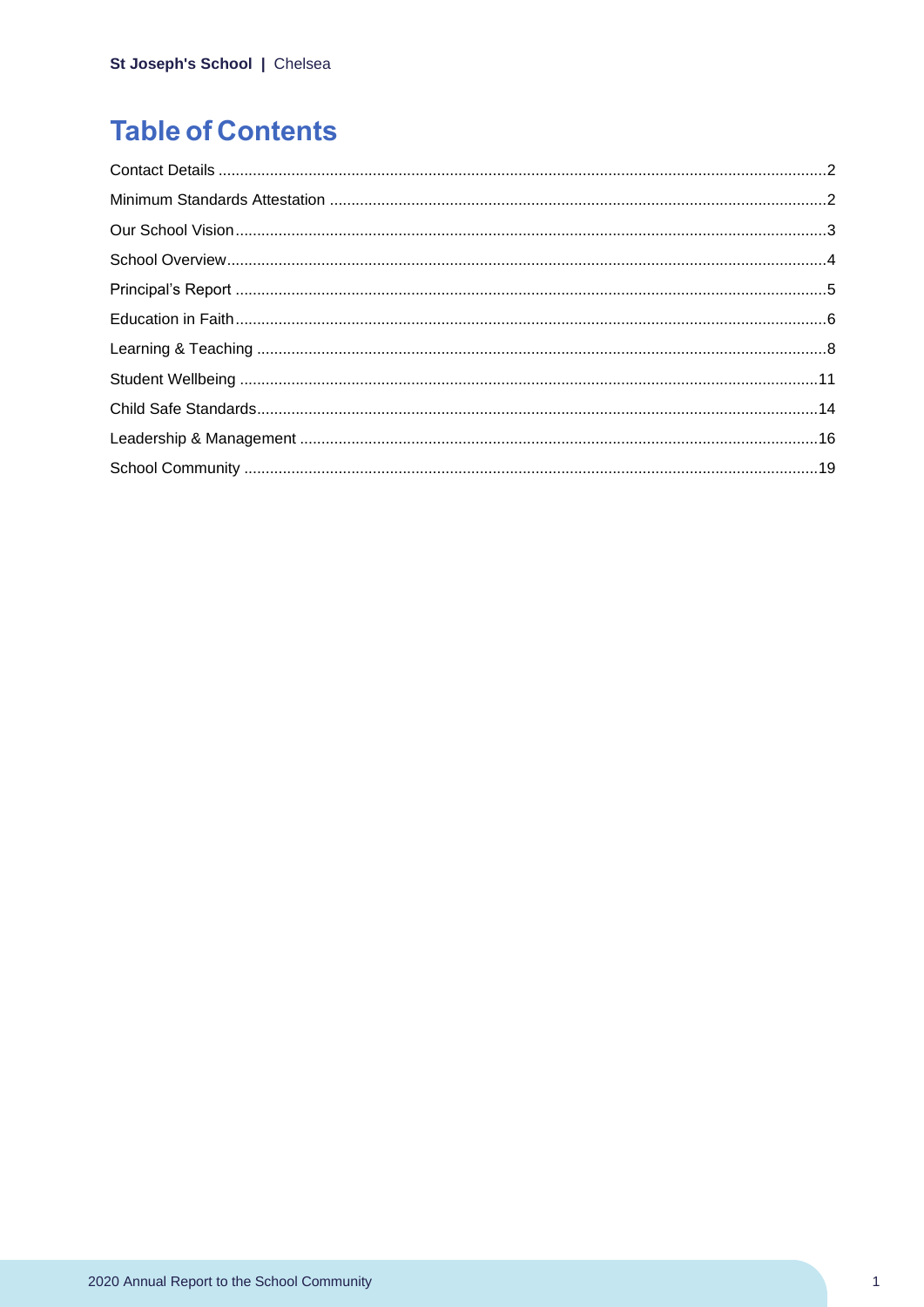### <span id="page-2-0"></span>**Contact Details**

| <b>ADDRESS</b>            | 362 Station Street<br>Chelsea VIC 3196 |
|---------------------------|----------------------------------------|
| <b>PRINCIPAL</b>          | Gavan O'Donnell                        |
| <b>PARISH PRIEST</b>      | <b>Father Kevin Williams</b>           |
| <b>SCHOOL BOARD CHAIR</b> | Mr Greig Barrow                        |
| <b>TELEPHONE</b>          | 03 8773 1111                           |
| <b>EMAIL</b>              | principal@sjchelsea.catholic.edu.au    |
| <b>WEBSITE</b>            | www.sjchelsea.catholic.edu.au          |
| <b>E NUMBER</b>           | E1110                                  |

### <span id="page-2-1"></span>**Minimum Standards Attestation**

I, Gavan O'Donnell, attest that St Joseph's School is compliant with:

- All of the requirements for the minimum standards and other requirements for the registration of schools as specified in *the Education and Training Reform Act 2006 (Vic)* and the *Education and Training Reform Regulations 2017 (Vic),* except where the school has been granted an exemption from any of these requirements by the VRQA
- Australian Government accountability requirements related to the 2020 school year under the *Australian Education Act 2013 (Cth)* and the *Australian Education Regulations 2013 (Cth)*
- The Child Safe Standards prescribed in Ministerial Order No.870 Child Safe Standards, Managing Risk of Child Abuse in School.

### 11/06/2021

**NOTE:** The School's financial performance information has been provided to the Australian Charities and Not-forprofits Commission (ACNC) and will be available for the community to access from their website at www.acnc.gov.au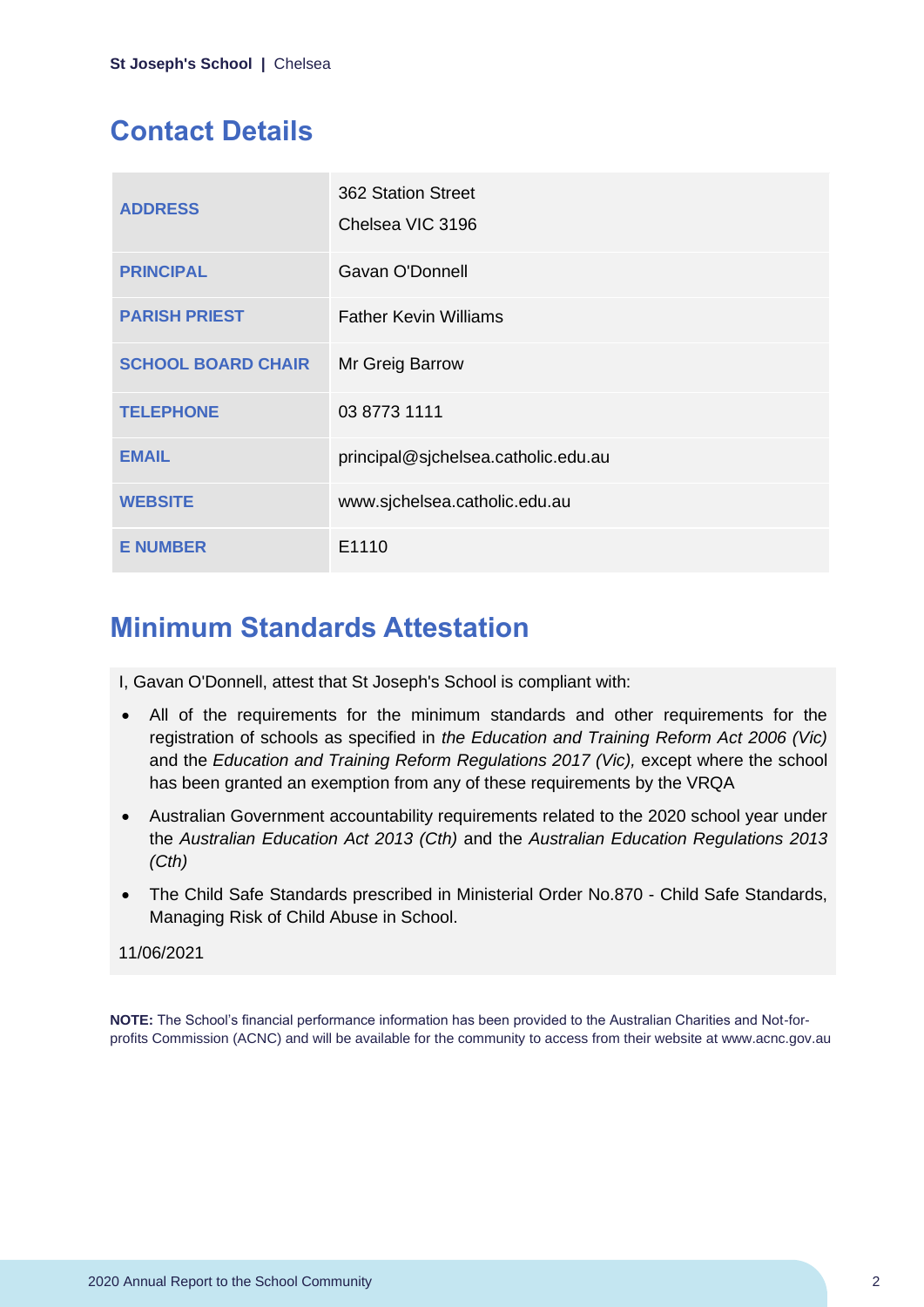### <span id="page-3-0"></span>**Our School Vision**

*We believe in the Good News of Jesus Christ.*

*We believe we are invited to live as he taught us to live and to take his message of God's love to all we meet.*

*We believe that education is a shared responsibility and we recognize Parents and Carers as the primary educators of their children.*

*We believe in an education that develops the individual.*

*We believe education is a life long journey*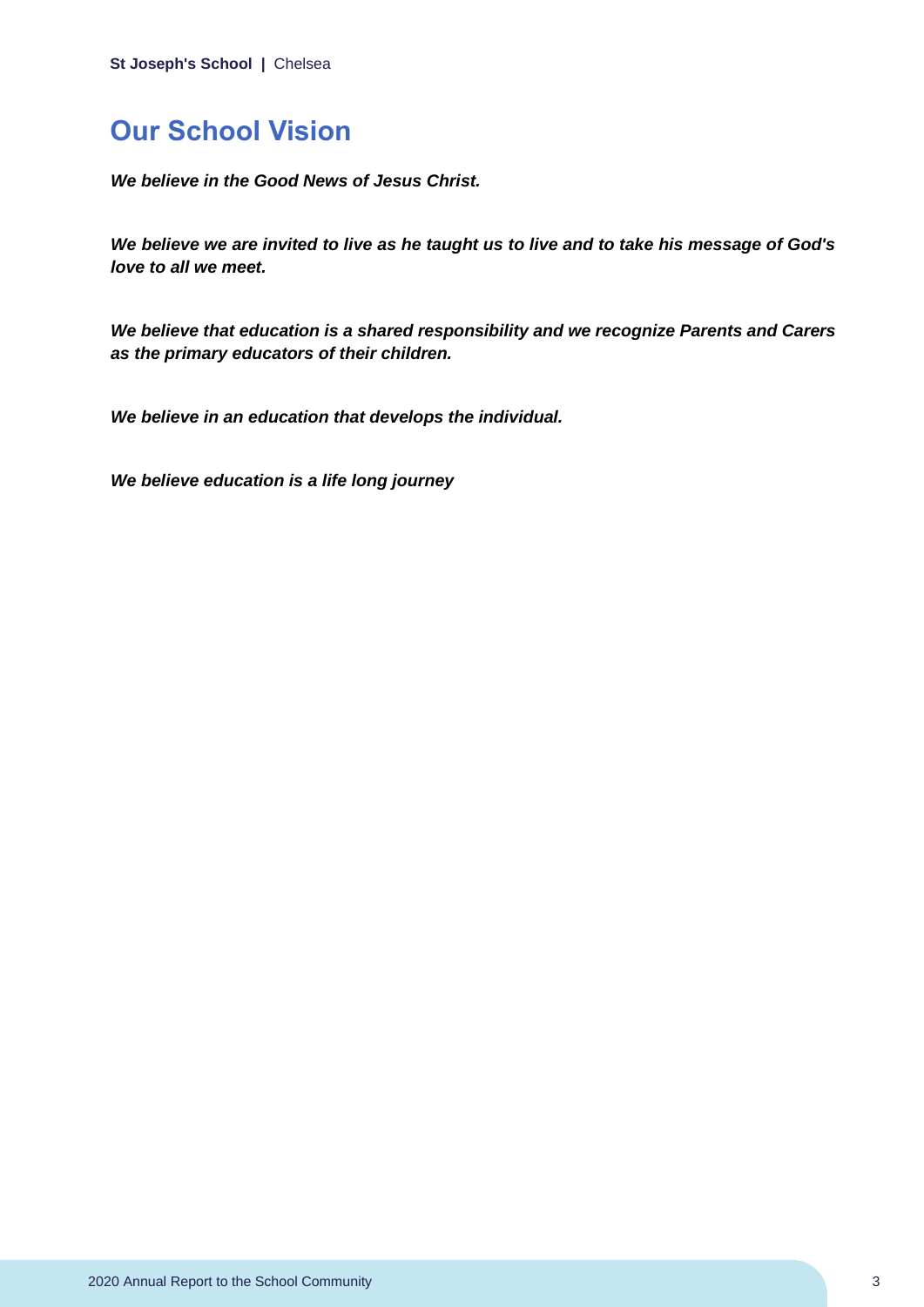### <span id="page-4-0"></span>**School Overview**

St Joseph's School in Chelsea began over 90 years ago, with the motto 'Always Faithful'. It began as a 'Church School' staffed by lay teachers, one of whom later became a Brigidine Sister and was appointed the first principal of St Joseph's School. The school was administered by the Brigidine Sisters until 1935 and then by the Sisters of St Joseph until 1986 when the school became totally lay staffed.

The school is on a small site, surrounded by busy roads on three sides and blocks of flats on the fourth. The present population of 365 students is accommodated comfortably in this environment. A new administration area was added 17 years ago and we have refurbished both two story buildings of the school. In 2020 we have commenced the refurbishment of the Hall.

The BER funding in 2011 allowed us to remove and replace the oldest part of the school with two new classrooms, new library, new computer lab, new toilets and storage areas. We have also refurbished and modernised all classrooms from year 3-6 to cater for contemporary learning and install two kitchens into a refurbished discovery centre. The school offers pleasant and very workable classrooms each with new Ultra high definition 4K interactive whiteboards, heating & cooling, corridor space and hall, and extensive resources for the teaching staff. In 2015 we upgraded the junior building and added two new classrooms. This building was been totally refurbished to create a contemporary learning environment. In 2020 we have commenced the renovation the 1970s Hall.

The school has a mixed cultural population, with many different nationalities present. 25.5% of our children speak a second language at home. No one particular ethnic group dominates, with one to three per cent of the students coming from many different ethnic origins, the main ones being the Philippines, Russia, Spain, Italy and Greece. The school provides support to all our children through the collaboration of Co Teachers, a Learning and Teacher Leader, Learning Diversity leader, Literacy and Numeracy Leaders, Religious Education Leader, Student wellbeing Leaders, a number of Learning Support Officers and intervention support staff. We have developed a visible learning culture of collaboration and feedback.

The school is committed to providing a broad curriculum in this spiritual environment in which the children are valued as a whole person. Our focus on developing the Social and Emotional Learning of the children has seen a commitment to empowering the children to positively deal with conflict. Student connectedness continues to be a positive focus for St Joseph's. The play areas have been enhanced with a grass area across the road to compliment (that will doubled in size in 2021 with the purchase of a property next door) the 4 adventure playgrounds, quiet treed area in Woodbine with sandpit, a sustainable garden area with outdoor oven and hall foyer for quiet games. The wellbeing of the children in our care is seen as a high priority in the education of our children as we actively engage in the Resilience Project.

The school is committed to developing a Visible Learning culture. Our Mantra "Visible Learning is teachers seeing learning through the eyes of their students and students seeing themselves as their own teachers". This encourages the children's questioning and inquiry into the world around them. This approach is embedded into a solid literacy block, numeracy hour and inquiry learning linked to RE as we endeavour to develop each child to their full potential with growth mindsets and positive Learning dispositions within our contemporary, caring and supportive learning community.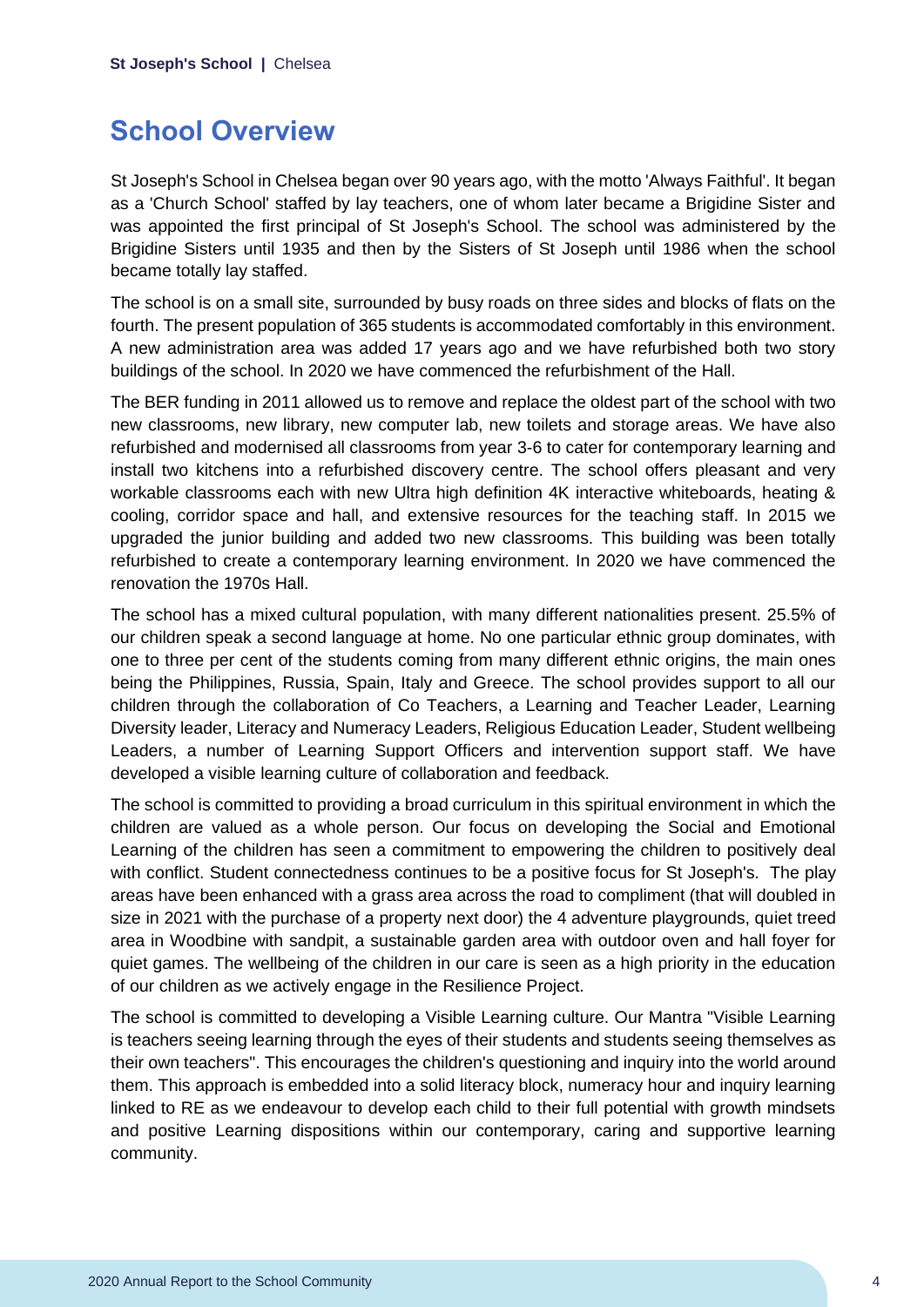### <span id="page-5-0"></span>**Principal's Report**

St Joseph's Chelsea continues to be held in high esteem in the local area. The school embraced remote learning in a positive proactive way engaging and supporting students and their families. Enrolments indicate there is a high demand for places at St Joseph's. Continued upgrading of facilities in recent years has seen learning areas conducive to positive learning enhanced. The school has developed and continues to develop strong parish and community connections evidenced by the fact that many past students are current parents and grandparents. The parents are actively involved at the classroom helper level and are happy with the school programs and communication processes.

The School has focused on developing strong student wellbeing programs to help improve connectedness. Introducing daily Mindfulness to enhance the routine of Christian meditation at the start of each day. The implementation of Wellbeing programs (Resilience Project) to establish consistent approaches to learning, developing growth mindsets and positive learning dispositions. Making the management of the children's emotional development a priority with a focus on the Zones of Regulation. The children are supported in developing strategies of how to best manage their emotions. These approaches have helped improve student, staff and parent relationships. The school currently prides itself on building relationships with the students, parents and staff.

St Joseph's staff have worked hard to develop Prep-6 programs across all areas of the curriculum. The focus in recent years has been to improve teacher practice through professional development as a school, department and individual. Literacy and numeracy professional development programs with a focus on making learning visible are helping to build a vibrant learning culture. The use of Learning Intentions (WALTs & WALAs) and Success Criteria is part of teaching practice. This includes the setting of Goals for children with different forms of feedback providing a healthy learning environment with improved teacher practice. As staff move on and new staff move into the school the structures and programs in place help the programs continue with little interruption. Processes and structures have been a focus over the last twelve and a half years and are becoming imbedded into the school culture. The students continue to grow in this contemporary learning environment. Our collection of data continues to grow and be useful as we become more consistent and thorough in using the data to inform our teaching practices. Looking at an individual child's growth has been a major focus.

The Religious Education program continues to develop as staff implement the RE curriculum using the inquiry model through to Year 6. Professional development using the Pedagogy of Encounter has helped staff provide links in making the Catholic Church relevant in today's world. Class, level and whole school Masses and support from Father Williams continue to provide Liturgical and Spiritual guidance. The challenge remains to have families involved in the life of the parish.

Our 2019 School Review commended the school on the great work that was in place and summed up our work with the following commendation.

*The positive and supportive environment characterized by strong relational trust and quality relationships between leaders and staff. Staff are respectful, optimistic, and friendly and have a genuine desire to grow professionally and personally.*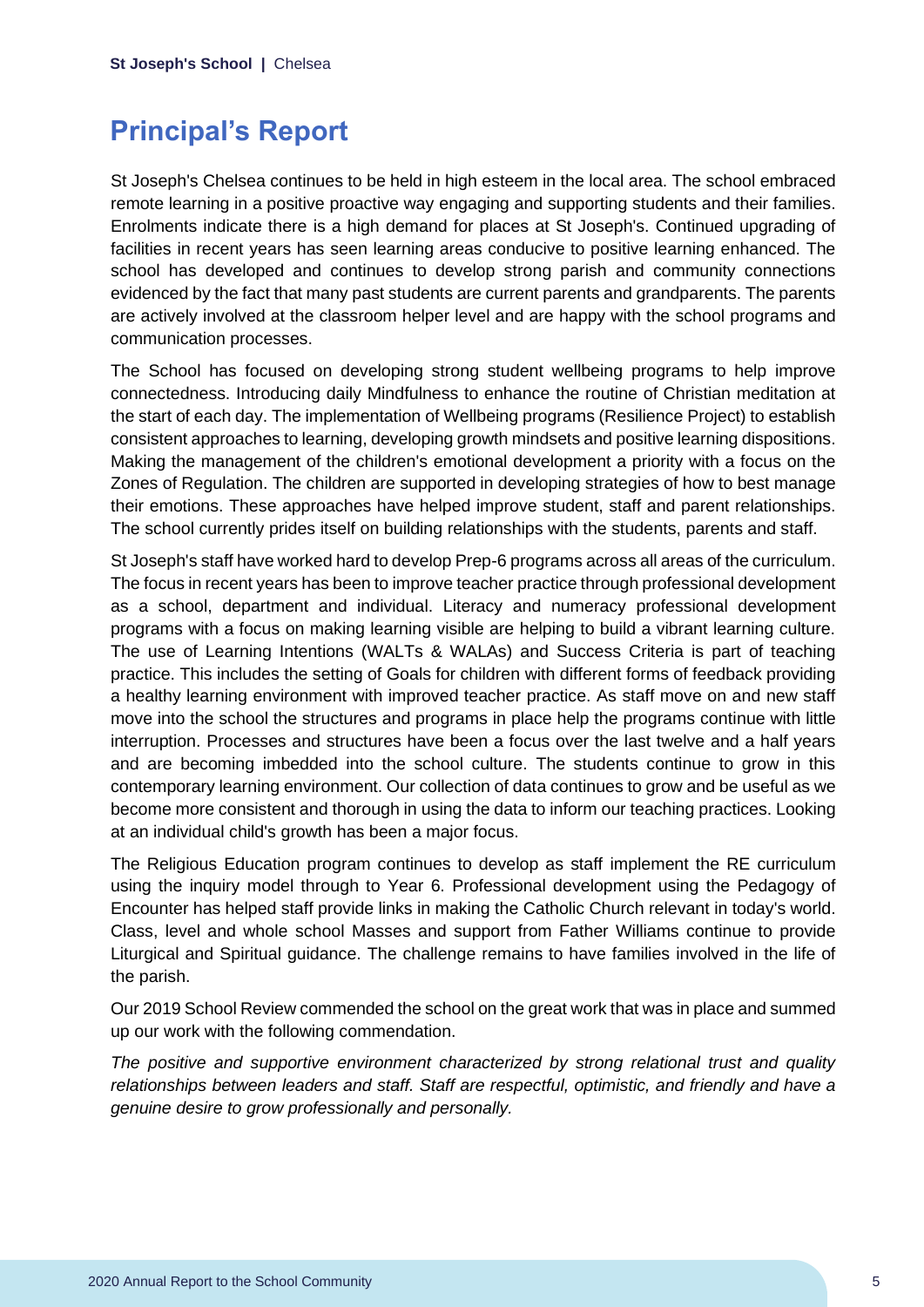### <span id="page-6-0"></span>**Education in Faith**

### **Goals & Intended Outcomes**

**Goal:** Foster an environment and provide learning experiences where the Catholic Faith is celebrated, communicated and lived in a "post -critical belief' and "recontextualised" setting.

**Intended Outcomes:** Enrich students understanding of Jesus' teachings by connecting them to Scripture, and personal and global contexts.

### **Achievements**

Through Professional Learning Communities (PLCs), staff are involved in shared planning and teaching of Religious Education using the To Know Worship and Love and exemplar units. The PLCs allow staff in levels and teams to develop curriculum and moderate tasks. Use of the tracking tool by staff helps track students development in the area of Religious Education. St Joseph's runs a comprehensive sacramental program for both school and parish families which including parent workshops to help prepare their child for the reception of the sacraments. Professional Development of the staff is held at a number of different levels.

Each room has a prayer area with a special cloth and candle as a sacred space. The staff received professional development in meditation and the whole school now begins each day with reflective music and meditation. Staff gather each week to pray and reflect as a group. The school and each level celebrate class masses each term. These are complimented with regular class visits from the parish priest and other clergy including nuns. Also other pastoral and liturgical groups in the parish visit and talk to the children. We have formed a Junior Legion of Mary group with children from years 3-6 connecting with the Parish Legion of Mary. The year 5/6s have the St John Vianney Icon visit during the year as a focus for their prayer and reflection.

The school and classes promote the importance of their faith development. Through the student spirituality leadership, the children promote and provide opportunities for their peers to reflect and celebrate their faith. Adult opportunities for Faith development are also offered through parish programs.

### **VALUE ADDED**

- Whole School Meditation every morning starting with music at 8.45am and shared meditation at 8.50am
- Sacramental Program for school and parish families (Term 1 and 4)
- Sacramental Masses for the whole community (Term 1 and 4)
- St John Vianney ICON visits to Year 5/6s
- Staff prayer meditations and reflections each week (online as well)
- Whole school and level Masses (Term 1 and 4)
- Junior Legion of Mary each Thursday and Saturday evenings
- Reconciliation opportunities each term (Term 1and 4)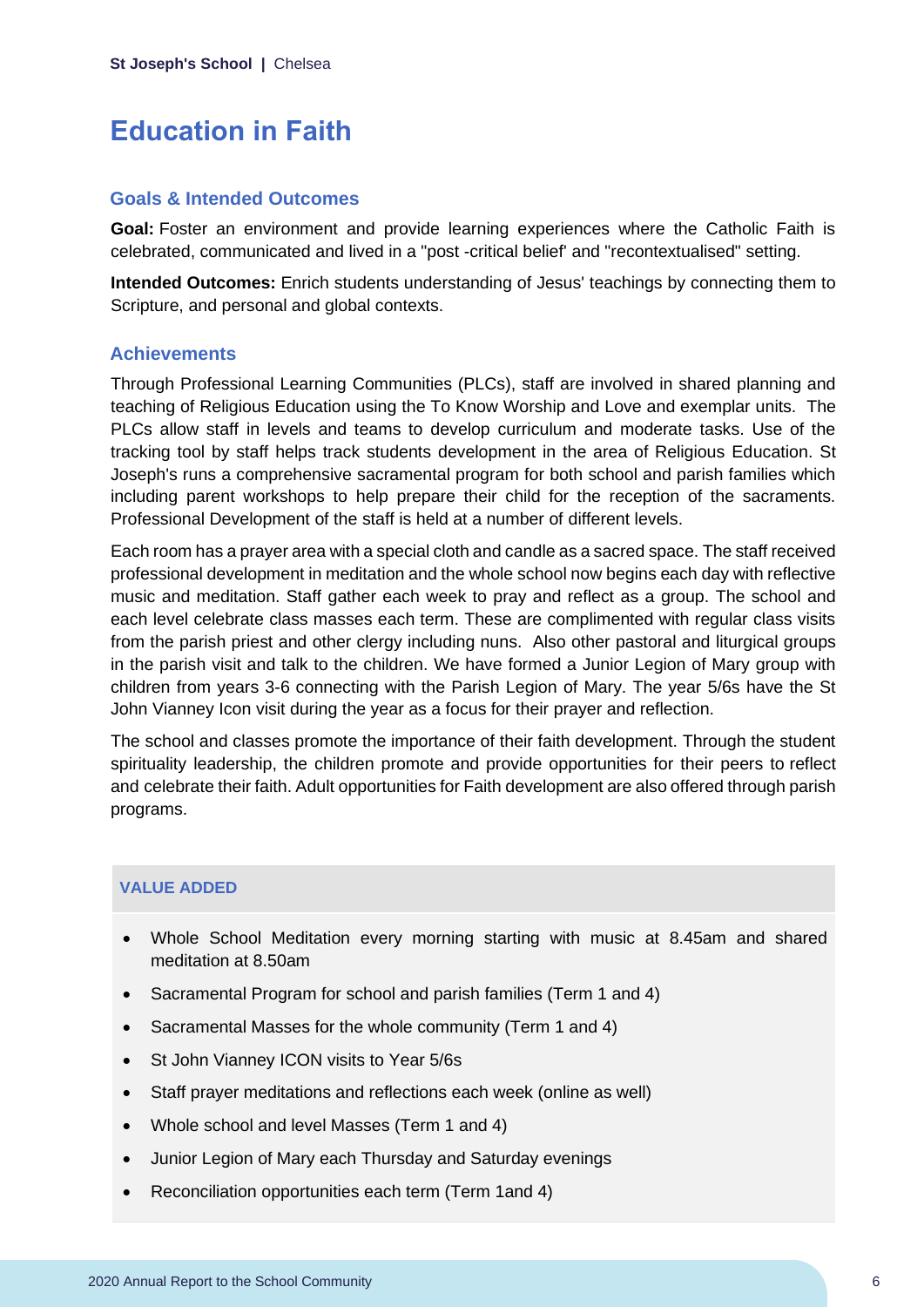#### **St Joseph's School |** Chelsea

- To Know Worship and Love used throughout the school
- Whole school support of the poor in our local community through the donations for feast of Sacred Heart and Christmas Hampers.
- Catholic Identity Survey indicates the adult members of the community rate its importance very high.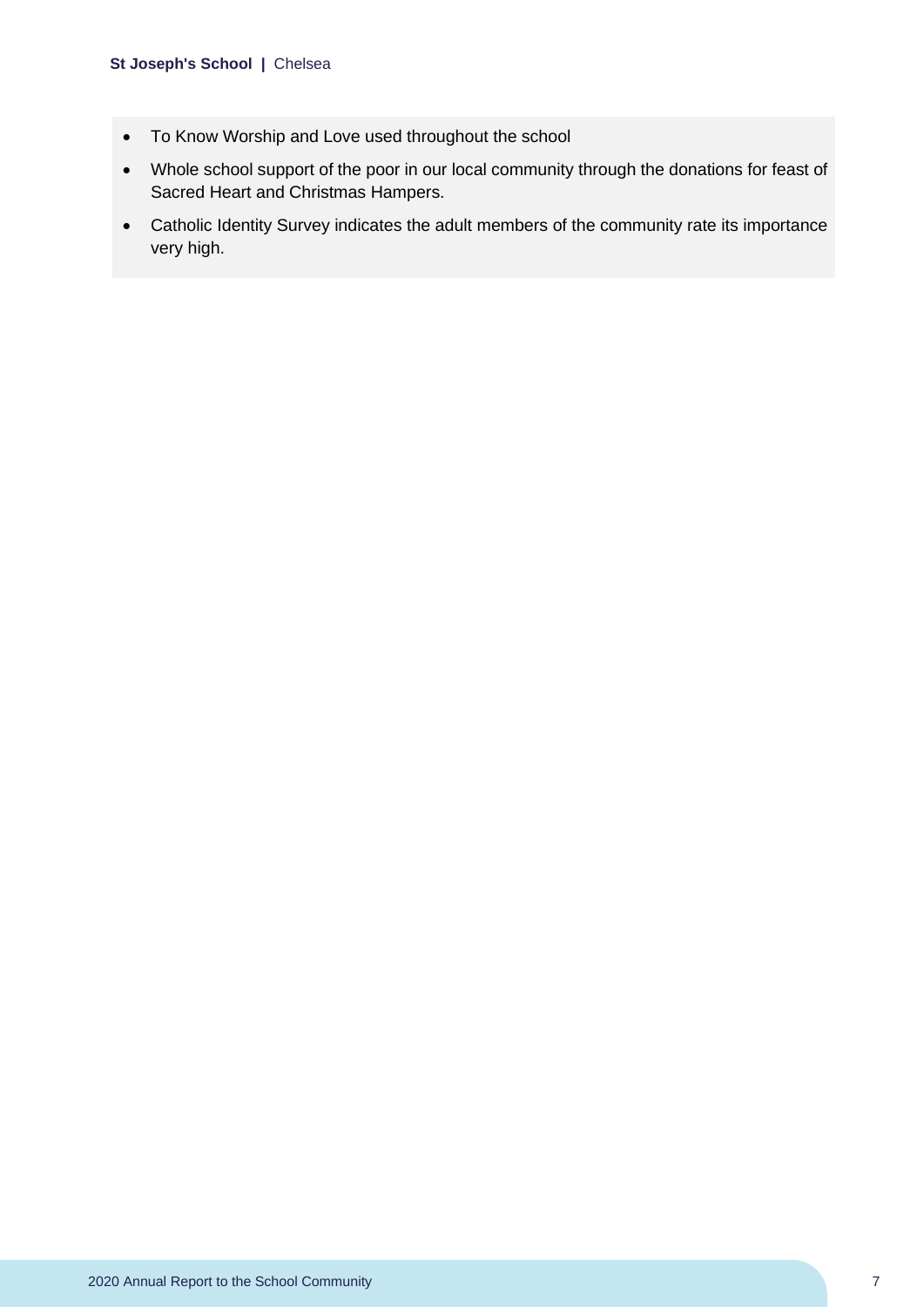### <span id="page-8-0"></span>**Learning & Teaching**

### **Goals & Intended Outcomes**

**Goal:** Develop a data plan that includes the use of a variety of assessment tools and practices for student achievement and wellbeing and stipulates clearly the schedule of data collection across the 3 tiers (RTI Response to Intervention) as well as responsibility for analysis, use and monitoring of improvement/regression.

**Intended Outcomes:** Imbed the Response to Intervention practices across the school.

#### **Achievements**

The learning and teaching at St Joseph's continues to be reviewed and enhanced through quality programs. Staff continually meet and plan in teams, with the literacy leaders, maths leaders, learning needs leader, and the learning & teaching leader. Data is evaluated and planning is focused on improving the children's progress in a supportive environment. PAT R & PAT Maths are being used along with other assessment tools (Essential Assessments) to track students' growth.

Overall the curriculum delivery continues to be embedded within the literacy block, with parent helpers, co teachers, Learning Support Officers and support staff working with individuals and within small focused groups. We continue to update our inquiry scope & sequence in line with Victorian Curriculum. Our Visible Learning approach has a focus on learning intentions, success criteria and feedback and is supporting staff and students in personalising their learning. The teachers are more explicit and articulate how the children will know they are successful. The continued work of the teaching & learning team in supporting goal setting, collaborative teaching, focussed PLCs and department meetings have helped build a positive learning culture. The CAFÉ framework for reading was introduced to promote the strategies proficient readers use. The VOICES framework is also being used to help provide structure for the children's writing. The numeracy hour with the support of co teaching leaders, the maths leadership team and professional learning communities is skilling staff to deal with the individual learning differences of the children in our care. The focus is now on the key understandings and key ideas.

Pre & Post tests using essential assessments are being used to help focus our Maths teaching. A commitment to continuing to set higher standards remains a focus for all our children. Contemporary teaching and learning is supported with 4K Ultra High Definition interactive whiteboards in all Classrooms and access to ipads, Chromebooks & Laptops.

### **STUDENT LEARNING OUTCOMES**

- Teachers from each level have worked with Co teachers in Numeracy and Literacy. Staff have reported greater focus and commitment to planners and improved teaching in the area of Maths.
- Greater use of Pre & Post tests (essential assessments), focus sheets and focussed teaching groups.
- Increased intervention support from support staff.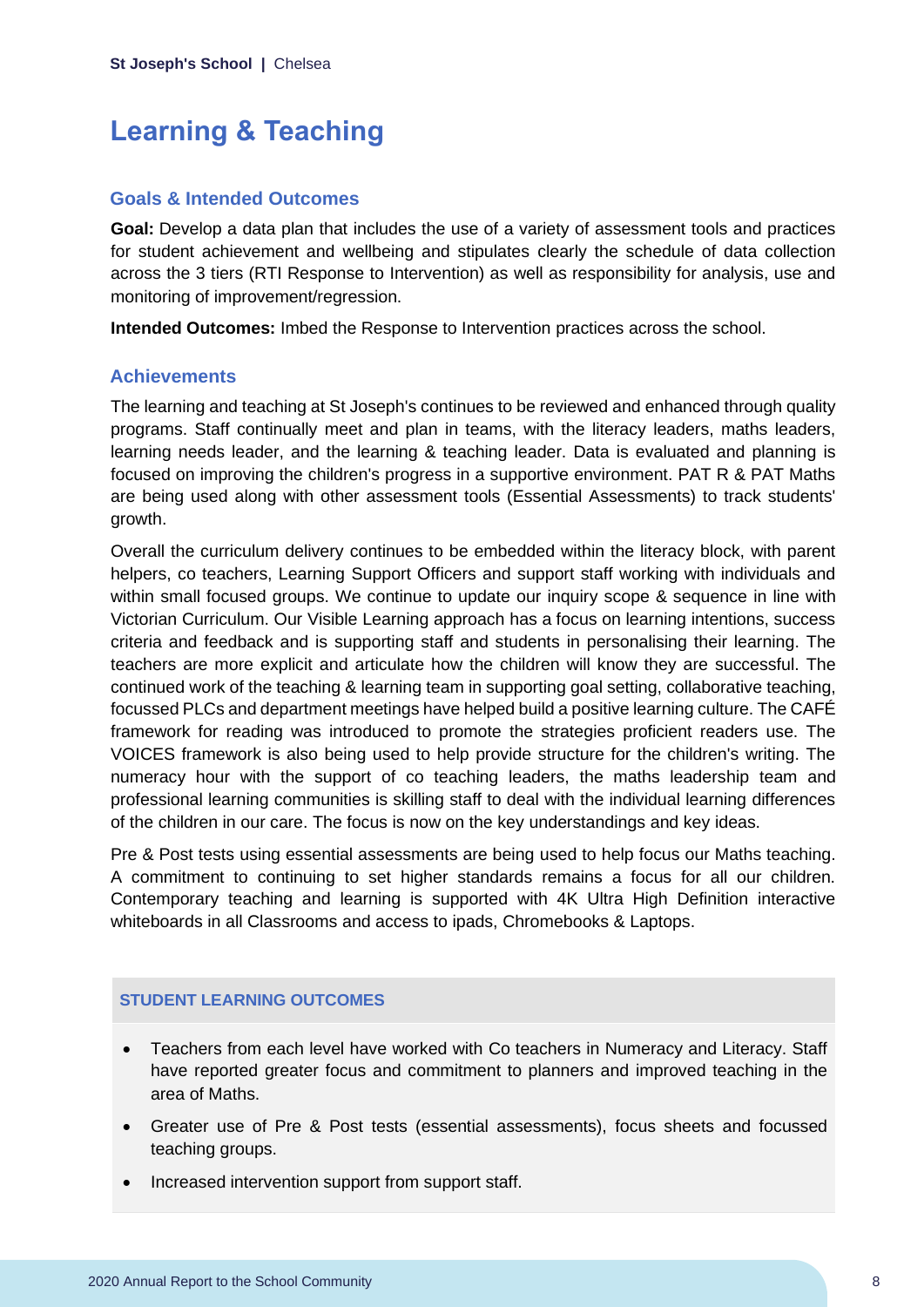- The Learning & Teaching Team has provided leadership in all areas of learning, teacher practice and Victorian Curriculum developments
- Continued growth and focus on developing a Visible Learning School.
- Greater focus on the work of LSOs (Learning Support Officers) through mentoring with the Learning Diversity Leader.
- Continued support in the Prep to 2 area in literacy from literacy leader and the literacy support team.
- Greater use of data to inform our teaching in the areas of Literacy and Numeracy. Our focus on looking at growth using PAT R and PAT Maths.
- Restructure of PLCs online to support Learning & Teaching to help support Learning Intentions, Success Criteria, Feedback and teachers pedagogy addressing Students needs.
- 2019 CEMSIS data indicates engagement and motivation in learning have exceeded targets.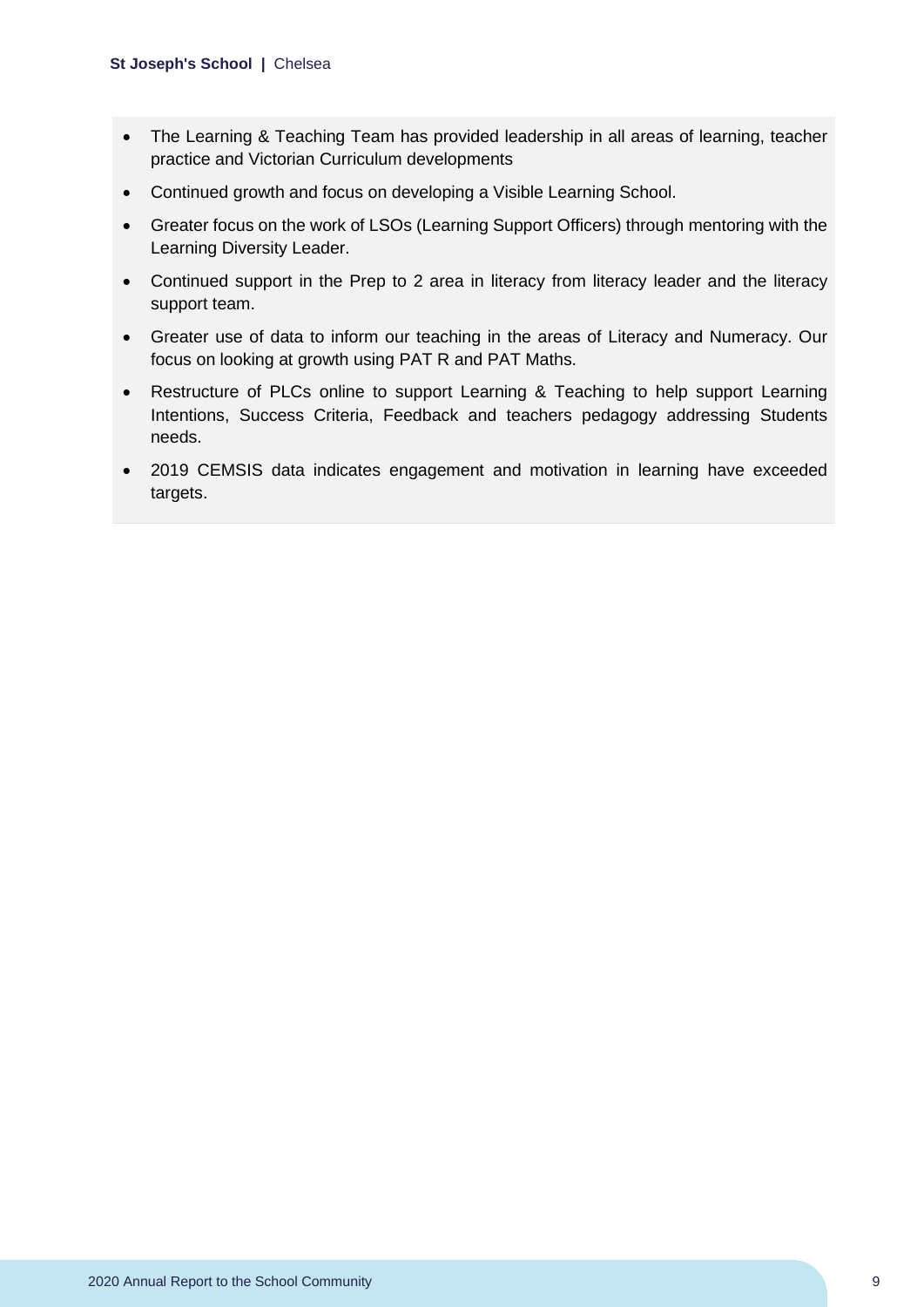| <b>NAPLAN TESTS</b>            | 2018<br>$\frac{0}{0}$ | 2019<br>$\frac{0}{0}$ | $2018 - 2019$<br><b>Changes</b><br>$\frac{9}{6}$ | 2020<br>$\frac{0}{0}$<br>$\star$ | $2019 - 2020$<br><b>Changes</b><br>$\%$<br>$\star$ |
|--------------------------------|-----------------------|-----------------------|--------------------------------------------------|----------------------------------|----------------------------------------------------|
| YR 03 Grammar &<br>Punctuation | 98.0                  | 100.0                 | 2.0                                              |                                  |                                                    |
| <b>YR 03 Numeracy</b>          | 100.0                 | 98.0                  | $-2.0$                                           |                                  |                                                    |
| YR 03 Reading                  | 95.9                  | 98.1                  | 2.2                                              |                                  |                                                    |
| <b>YR 03 Spelling</b>          | 92.0                  | 98.0                  | 6.0                                              |                                  |                                                    |
| <b>YR 03 Writing</b>           | 98.0                  | 100.0                 | 2.0                                              |                                  |                                                    |
| YR 05 Grammar &<br>Punctuation | 97.9                  | 100.0                 | 2.1                                              |                                  |                                                    |
| <b>YR 05 Numeracy</b>          | 100.0                 | 100.0                 | 0.0                                              |                                  |                                                    |
| <b>YR 05 Reading</b>           | 100.0                 | 100.0                 | 0.0                                              |                                  |                                                    |
| <b>YR 05 Spelling</b>          | 100.0                 | 100.0                 | 0.0                                              |                                  |                                                    |
| <b>YR 05 Writing</b>           | 100.0                 | 100.0                 | 0.0                                              |                                  |                                                    |

### **PROPORTION OF STUDENTS MEETING THE MINIMUM STANDARDS**

\* There are no NAPLAN results to report in 2020 as the Australian Government decided that due to the COVID-19 pandemic NAPLAN Assessments would not take place.

\*\* Data cannot be reported for this year as the number of students that sat the test was below 5 and the data has been suppressed for privacy reasons in accordance with the ACARA NAPLAN data reporting provisions.

\*\*\* No students sat the NAPLAN tests in this year level and in one or both of the relevant years.



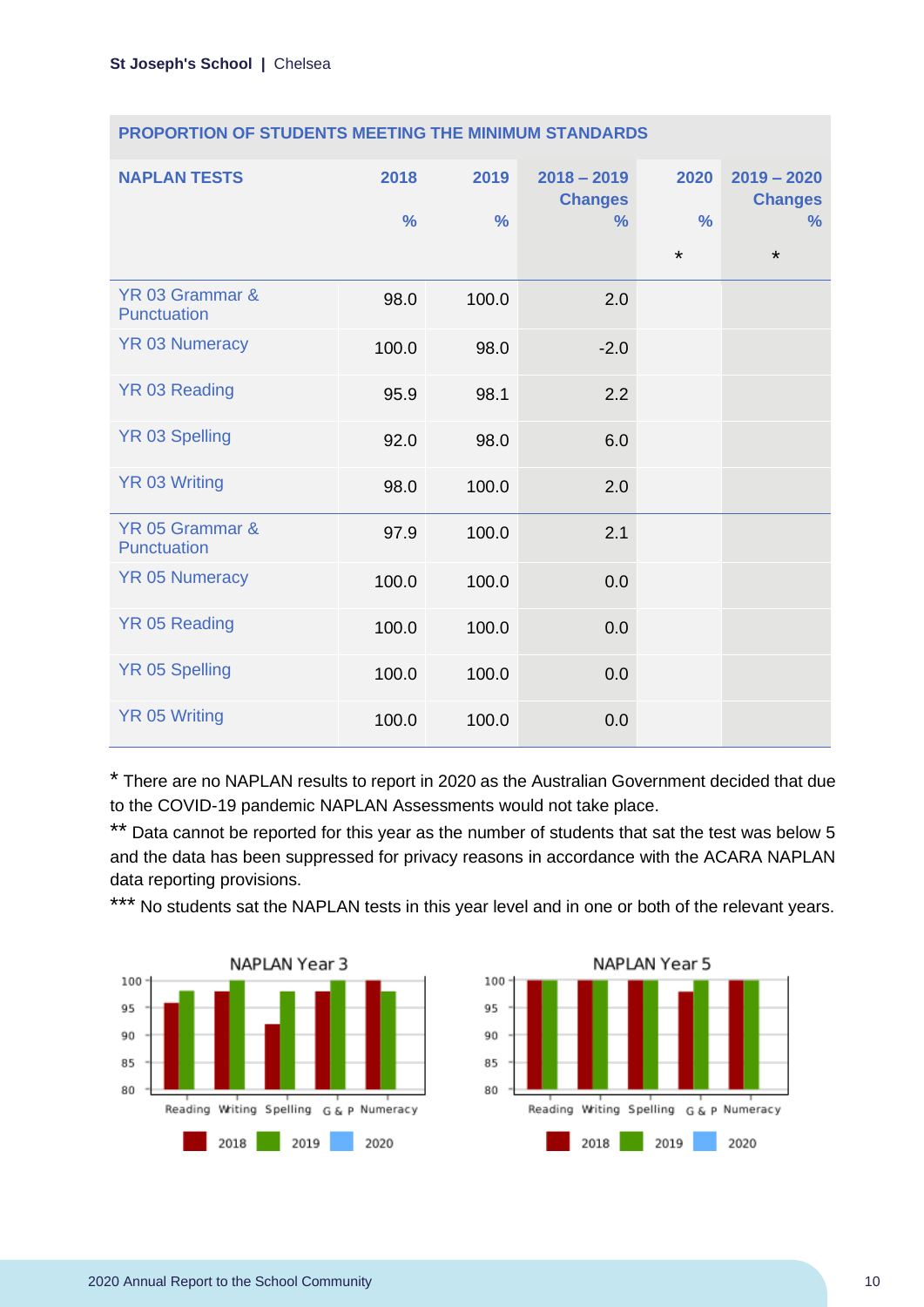### <span id="page-11-0"></span>**Student Wellbeing**

### **Goals & Intended Outcomes**

**Goal:** Systematically review student data to identify areas of learning and wellbeing, aligned with Victorian Curriculum, eXcel and Horizons of Hope that should be improved, forming the school's narrow and sharp explicit improvement agenda.

**Intended Outcomes:** Teachers approach to learning and behaviours is consistent across the school.

### **Achievements**

St Joseph's continues to develop programs aimed at promoting development of the whole child. We hold student wellbeing at centre of everything that we do we continue to develop our connections with the local community through active participation. The school develops the Social Emotional Competencies of the children as staff unpack the meaning of these through PLCs. As well as developing our SEL programs, Start Up Week and the Resilience Project. Professional Development for all staff in the area of wellbeing has been a major focus where possible.

The school continues to develop the senior students' leadership skills around their role in building a happy and healthy community. Through the provision of leadership experiences through a shared leadership model including our school tours for all year 6s in term 1. We aim to build student voice as the children choose a leadership area of choice eg Social Justice, Sustainability and sport. The students were limited in the events they could organize in 2020 due to COVID.

Other extracurricular activities in 2020 included: sacramental programs, liturgy celebrations, school camp for year 5 & 6s, limited excursions and incursions, music program Jack in the Box, running club, dance club, whole school meditation at the start of each day, student swimming & athletics carnivals, cross-country events, junior mayor, Minnie Vinnies, random acts of kindness, P-6 Circus Performance - postponed to 2021, Big Green Schools Conference, Dolphin Ambassadors, some online parenting seminars on resilience/parenting, indoor games at lunchtime, friendship tree, breakfast club Limited in 2020 and legion of Mary.

The 2019 CEMSIS surveys show we continue to make significant improvement in the area of student's feeling of safety at school, connectedness to peers and classroom behaviour. Processes are continuing to be implemented to support staff, parents and children. The school supports the well-being of students with a psychologist and counsellor in the school a day a week.

### **VALUE ADDED**

- Attendance at Student Well Being Cluster Meetings and involvement online.
- Student Leadership program in year 5/6 developing independence as they involve themselves in leadership roles including running school tours, buddy program with the preps etc. Limited in 2020.
- 2019 CEMSIS data indicates the children are happy and comfortable across most levels of the school particularly in the areas of student wellbeing, engagement and relationships.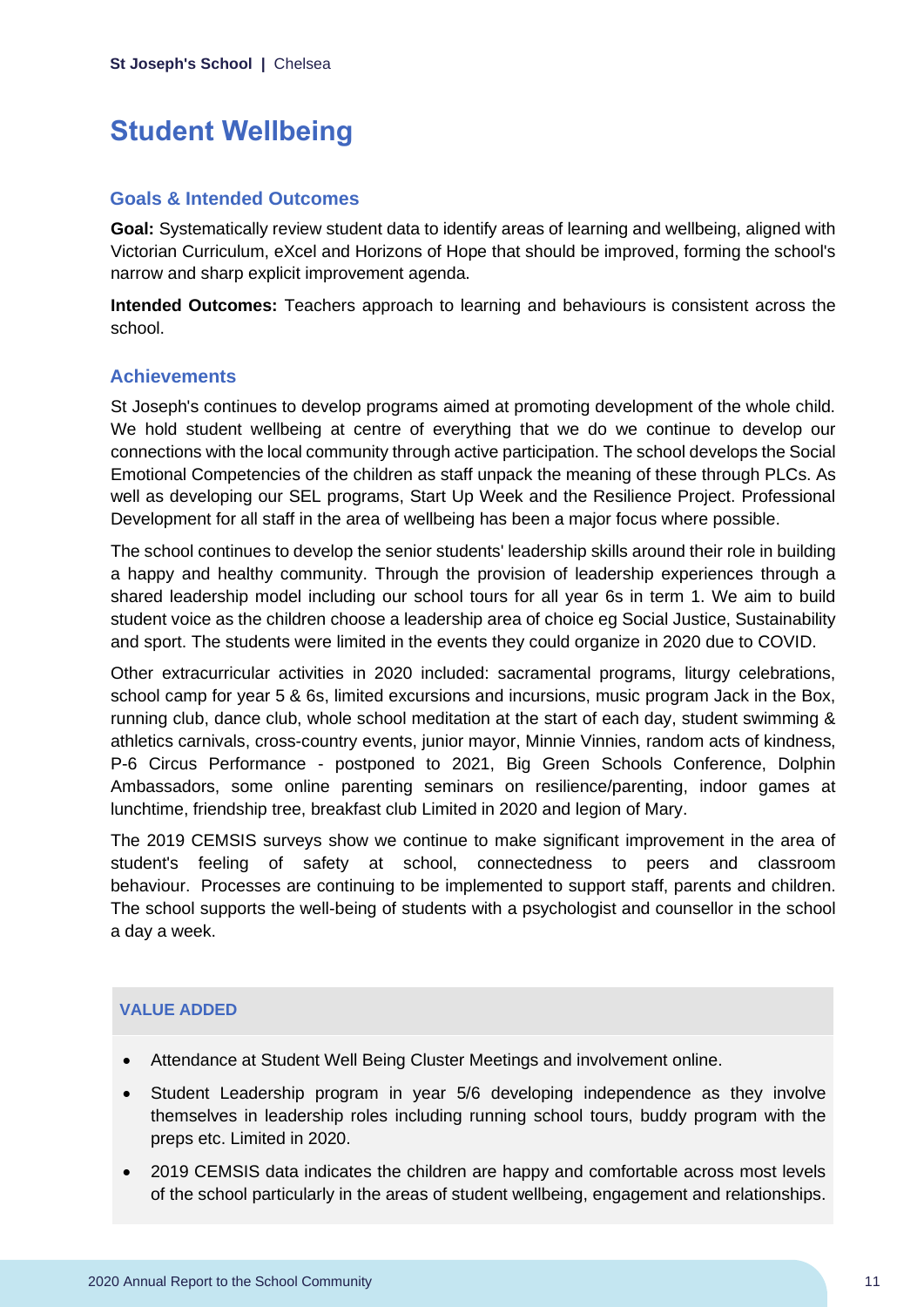#### **St Joseph's School |** Chelsea

- Catholic Culture responses show children enjoy the opportunity to attend Mass and are continuing to develop their sense of social justice.
- Regular time is made in classes for circle time.
- Seasons groups have also been implemented (limited in 2020).
- Implementation of Peaceful Kids
- Daily opportunities for Mindfulness

#### **STUDENT SATISFACTION**

- Remote learning surveys indicated a high degree of satisfaction with how the school support students during home learning.
- Parents felt communication and staff efforts were to be commended.

Some Comments from Surveys:

*Thank you for the great support from all the staff, class teachers to LSO helpers. Without their continuous support we won't get through this challenging time easily.*

*Thank you for all of the extra work you are doing. It's certainly changed the way of every day teaching and we are very aware of the challenges and time that this takes.* 

*You are amazing! We really appreciate the effort that goes in to planning the daily/weekly schedule. Your encouraging words & comments are so valuable.* 

*Thank you for being flexible at this time. There has been lots to learn for children and parents so I can't imagine all the background effort you have had to go through to set everything in place! Number One is always wellbeing, so I really hope they are also able to have some time out between work and family as well. Stay well!*

*Everyone is doing such a fantastic job! I know how much (and the long hours) you are putting into everything you do. We are proud to be a part of the St Joseph's family, where our teachers are so dedicated and caring. Thankyou so much for all you are doing for the wellbeing and education of our children.*

#### **STUDENT ATTENDANCE**

- During remote learning staff emailed parents and children if they had not been uploading work or did not attend morning prayer and overview of the day.
- Parents are asked to phone in when their child is absent from school or email using the absence email.
- If no call or email by 9.30am an SMS is sent then a call made if no response. If still no contact then the police will be contacted.
- Extended holidays or known absences a letter is required in advance.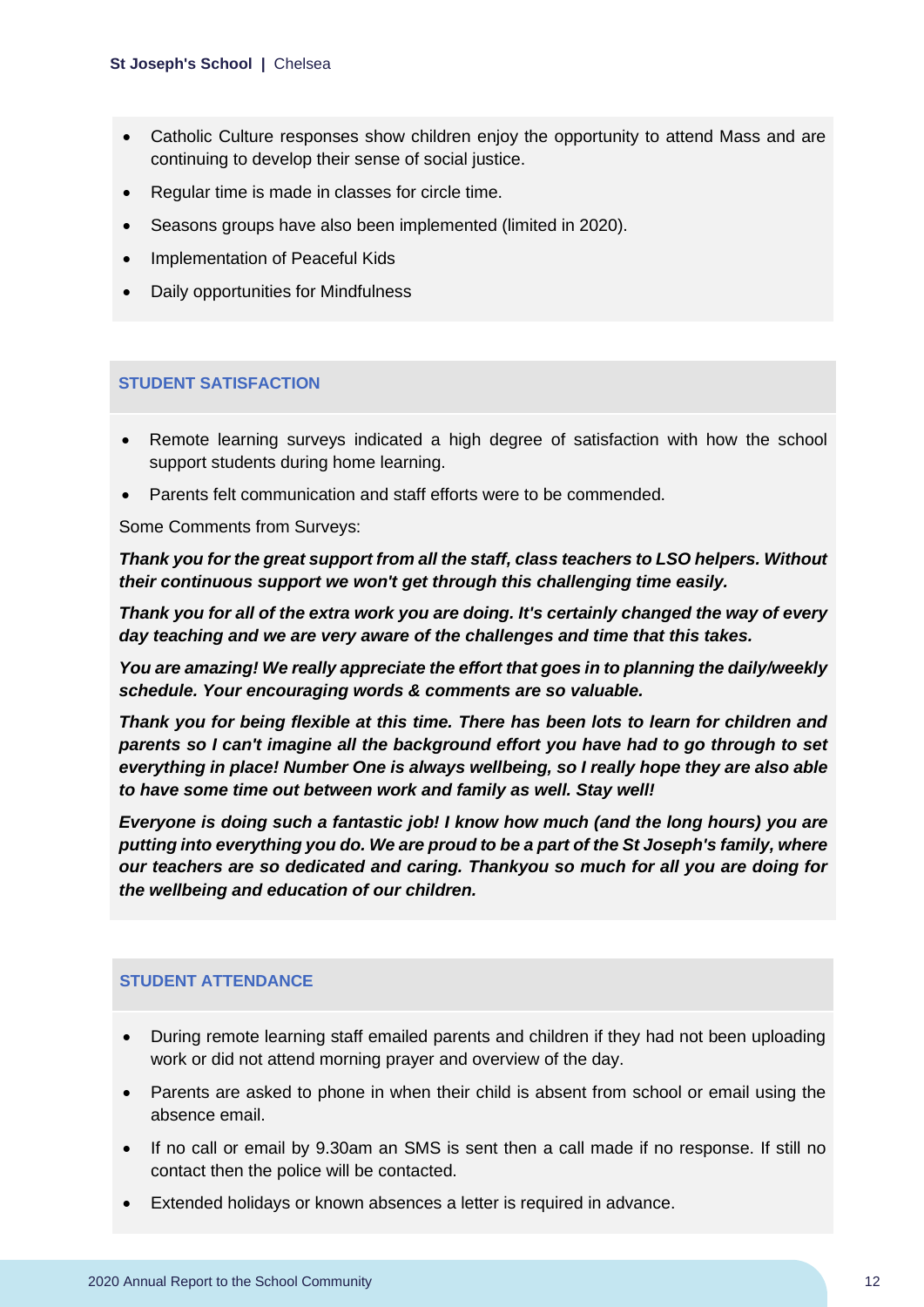| AVERAGE STUDENT ATTENDANCE RATE BY YEAR LEVEL |       |
|-----------------------------------------------|-------|
| <b>Y01</b>                                    | 95.1% |
| <b>Y02</b>                                    | 95.3% |
| <b>Y03</b>                                    | 96.1% |
| <b>Y04</b>                                    | 96.0% |
| <b>Y05</b>                                    | 96.3% |
| <b>Y06</b>                                    | 95.9% |
| Overall average attendance                    | 95.8% |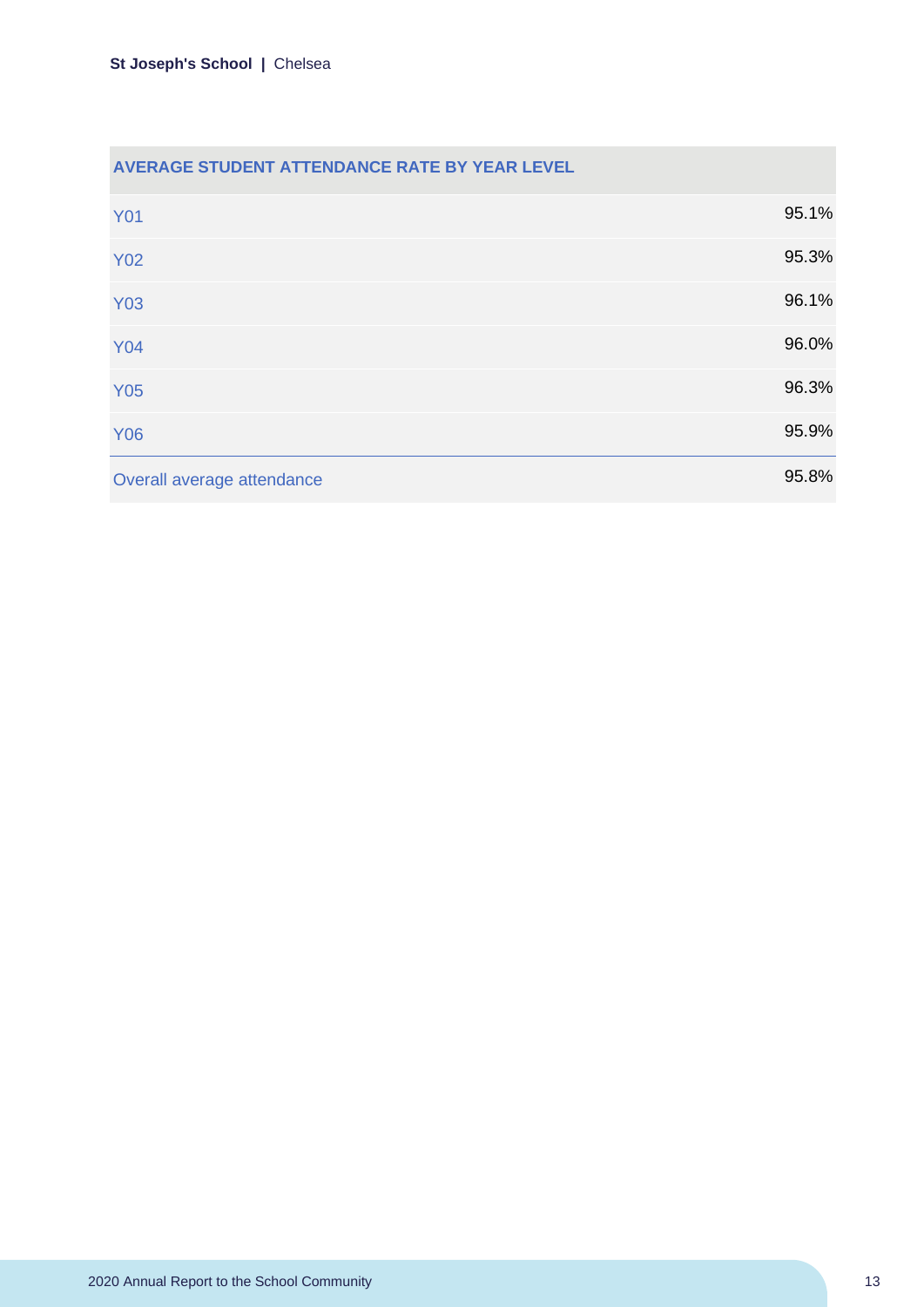### <span id="page-14-0"></span>**Child Safe Standards**

### **Goals & Intended Outcomes**

### **Goals and Intended Outcomes:**

St Joseph's PS Chelsea continues to hold the care, safety and wellbeing of students as a central and fundamental responsibility of our school. Our commitment is drawn from an inherent belief in the teaching and the mission of the gospel. St Joseph's PS Chelsea acknowledges that creating a child-safe environment is a dynamic process that involves active participation and a shared responsibility from all within the school community.

Throughout 2019-2020, our school has sought to further embed its child safety strategies through the ongoing review and implementation of policies and practices. Professional boundaries have been reinforced with all staff members and volunteers, as has obligations regarding the protection and reporting of allegations or disclosures of abuse.

### **Achievements**

#### **The embedding of policies and commitments into everyday practice**

- Child Safety Standards remains a regular agenda item at School Board meetings where the school's child safety strategy, risk management processes and their effectiveness are reviewed.
- Staff participate in regular briefings and presentations on the school's Child Safety Strategy with a focus on classroom and students' management, duty of care, and reporting requirements.

### **Training of teachers, non-teaching staff and volunteers**

- All teaching & non-teaching staff members participate in annual Child Safety Standards 'refresher training' and are required to read and sign the school's Child Safety Code of Conduct annually.
- Volunteers are provided with regular briefings on acceptable behaviours and are required to read and sign the school's Child Safety Code of Conduct every time they enter the school site.
- Staff members have completed the Victorian Department of Education and Training's on-line Mandatory Reporting module.

### **The participation & empowerment of students**

• The school's Child Safety Action Plan focused primarily on the promotion and participation of student empowerment. Providing students with a voice is critical in ensuring their well-being and safety. Education about healthy and respectful relationships and the development of resilience through participation in the schools wellbeing programs played a fundamental role in achieving this outcome. This culminated in the development of a 'Child Friendly Code of Conduct' developed and review by representatives from each level and communicated to students via relevant learning opportunities and made available to the broader school community via the school website.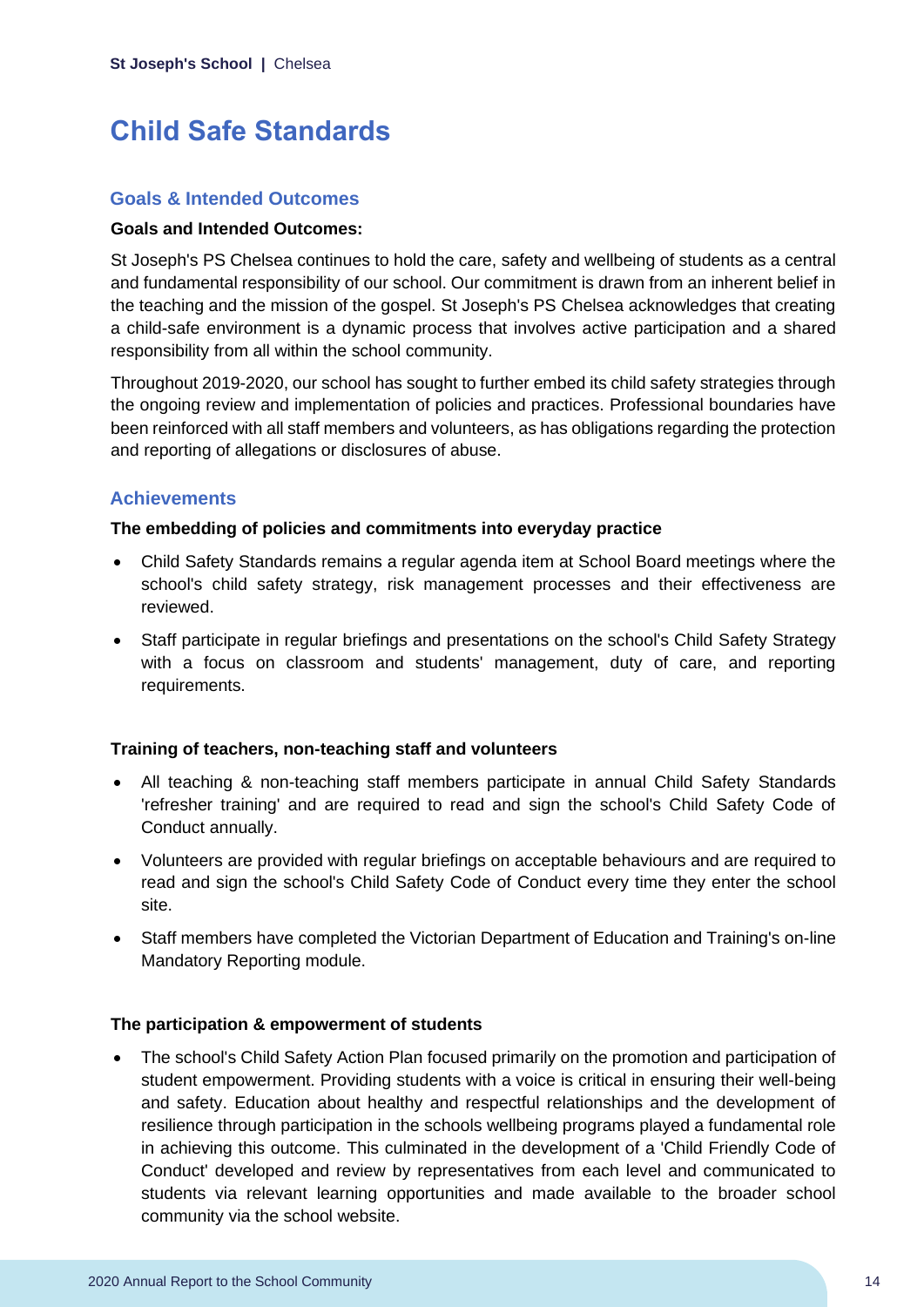### **Consultation with the community**

- St Joseph's PS Chelsea continues to actively engage the school community in all aspects of Child Safety. Briefing sessions have been held with members of the school community to further disseminate requirements of Child Safety Standards, the school's Code of Conduct and its expectations of those who intend to participate in 'Child Connected Work'.
- The school's Child Safety Strategy is communicated to new members of the school community at enrolment, with ongoing briefings facilitated via the school newsletter and website.

### **Human Resource Practices**

- St Joseph's PS Chelsea continues to implement robust Human Resource practices to ensure the suitability of any staff member or volunteer permitted to participate in 'Child Connected Works'.
- To achieve this the school implements rigorous screening processes which have a child safety focus and include:
- o Position advertisements
- o Position descriptions
- o Referee Checks
- o Key Performance Indicators have a Child Safety focus
- o Victorian Institute of Teaching Registration (VIT)
- o Working With Children Checks & National Criminal Record Checks
- o Screening of Casual Relief Teachers, Contractors and Volunteers.

St Joseph's PS Chelsea remains committed to ensuring the well-being and safety of all students under its care by actively implementing, reviewing and improving it child safety strategy.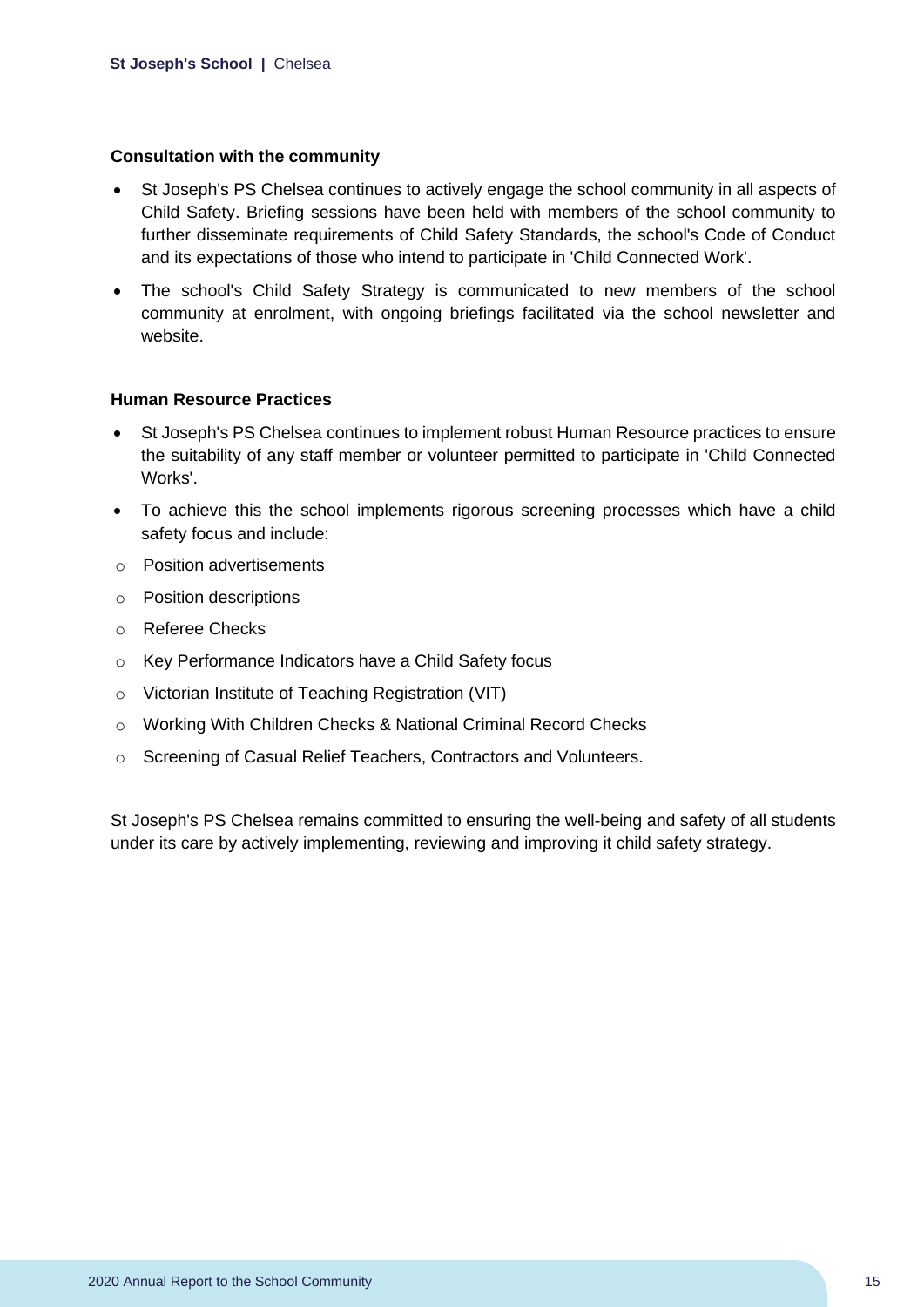### <span id="page-16-0"></span>**Leadership & Management**

### **Goals & Intended Outcomes**

**Goal:** A comprehensive and systematic approach to the observation, feedback, mentoring and coaching of staff that includes protocols for coaching, observation and feedback conversations to ensure that there is a focus on reflection of practice, the cultivation of strong professional growth and consistency of classroom practice.

#### **Intended Outcomes:**

Staff will support each other with feedback on practice through observation.

### **Achievements**

Staff have been involved in continued professional learning from P-6. Commitment in developing a strong "Visible Learning Culture" including Team Development, Goal Setting, Learning Intention, Success Criteria and Feedback. Staff's performance during remote learning was reflective of the great processes we had in place. Their ability to support each other during this time was outstanding. Attendance at daily briefings to check in, share progress and offer support showed great collegiality. Members of the leadership team have been empowered to mentor other staff through supporting them with goal setting. The Inquiry process has helped staff develop the inquiry and questioning skills of the children as they go about their learning. Co teachers along with members of the leadership team have continued to offer support and training to each other. This is helping staff target their teaching and focus on students' needs. The engagement of key staff in the area of learning and teaching has allowed the learning culture to develop even during remote learning. We continue to focus on the well-being of the staff, parents and students and the wellbeing programs in the school have supported this direction in particular during remote learning.

The retention of staff is high and indicates a high level of satisfaction as the staff all mix well together socially both informally and formally. There is a genuine willingness amongst the staff to work towards improving the whole student. The importance of high collaborative teacher efficacy is a key motivating factor in developing a strong learning culture. Staff are working hard implementing programs to develop each student's full potential. The implementation of Personal Learning Plans with accurate assessment and communication is reported regularly.

### **EXPENDITURE AND TEACHER PARTICIPATION IN PROFESSIONAL LEARNING**

### Description of Professional Learning undertaken in 2020

Many of the PL opportunities were online in 2020 and allowed more staff to access shorter sessions more regularly. Other staff PL included Staff Spiritulity Day with Maria Forde, Whole staff Growth Coaching PD, Literacy Support Professional learning, Italian Language network, Regional Mathematics Learning, Visible Learning Plus PD, Meeting the reading needs of learners, REL Networks, SIF Cluster meeting, Digital NW, School Based Intervention, Student Wellbeing Leaders Network, Meditation. Networks - Principal, Deputies, RECs, library, literacy and numeracy leadership, Evacuation Training, Victorian Curriculum, Moderating literacy &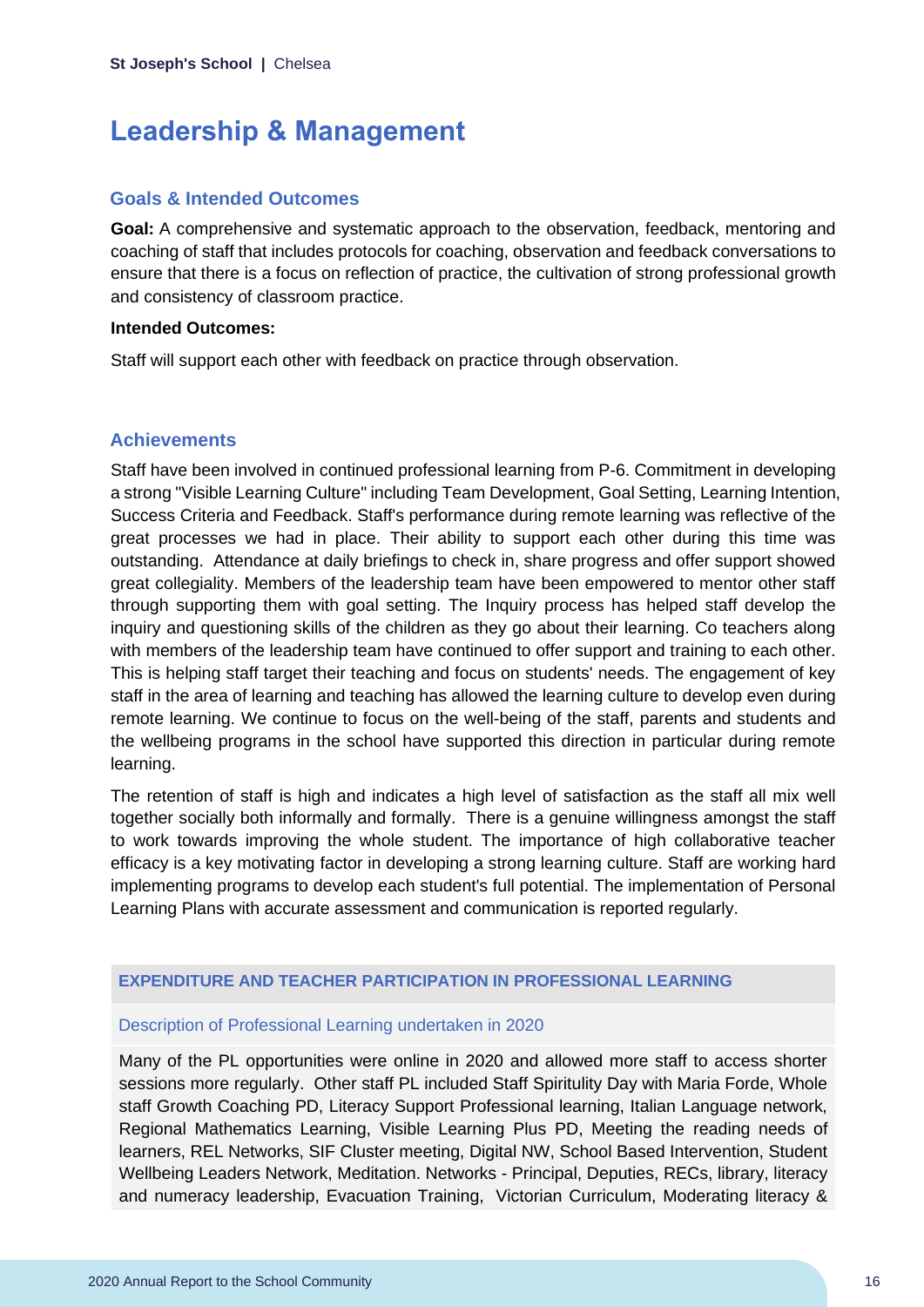numeracy, Learning & Teaching Network, Online PD, Science & Environment, Resourcesmart, Inquiry, Student Wellbeing, Information, Communication and Technology.

| Number of teachers who participated in PL in 2020 | -38    |
|---------------------------------------------------|--------|
| Average expenditure per teacher for PL            | \$2360 |

### **TEACHER SATISFACTION**

Staff managed remote learning which dominated much of 2020. Many enjoyed the flexibility that it gave while a number found it difficult due to the isolation. While online for long hours was not enjoyed, particularly for those who lived alone.

Staff were buoyed by the positive feedback from parents but also concerned about those children who were elusive online.

The 2019 CEMSIS data shows staff have a greater commitment to teamwork and working towards common goals. This was invaluable while working online. This greater engagement is obvious, but staff continue to work hard.

| <b>TEACHING STAFF ATTENDANCE RATE</b> |       |
|---------------------------------------|-------|
| <b>Teaching Staff Attendance Rate</b> | 93.5% |
|                                       |       |
| <b>ALL STAFF RETENTION RATE</b>       |       |
| <b>Staff Retention Rate</b>           | 92.5% |
|                                       |       |
| <b>TEACHER QUALIFICATIONS</b>         |       |
| <b>Doctorate</b>                      | 0.0%  |
| <b>Masters</b>                        | 3.7%  |
| Graduate                              | 22.2% |
| <b>Graduate Certificate</b>           | 0.0%  |
| <b>Bachelor Degree</b>                | 74.1% |
| <b>Advanced Diploma</b>               | 37.0% |
| <b>No Qualifications Listed</b>       | 3.7%  |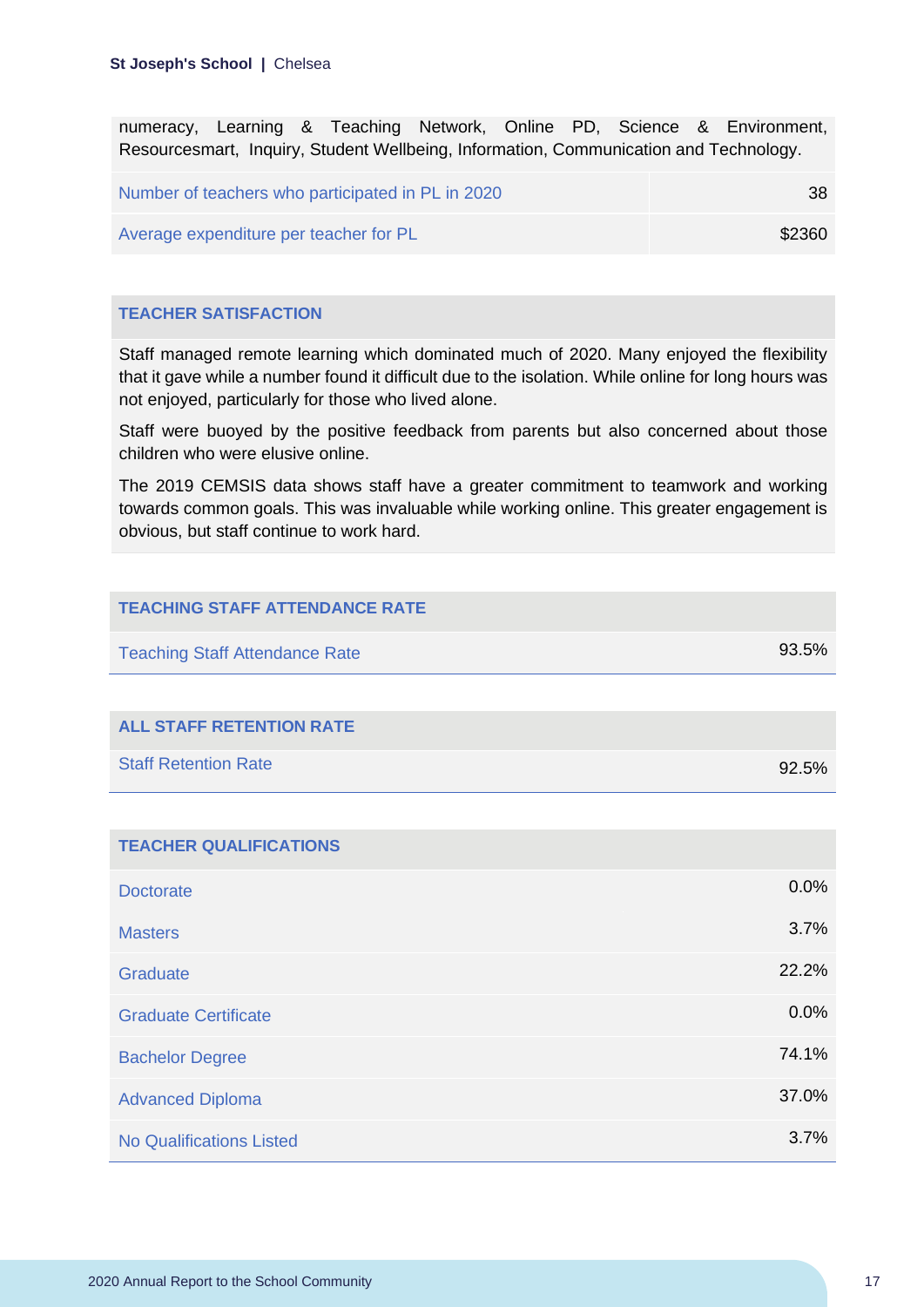### **St Joseph's School |** Chelsea

| <b>STAFF COMPOSITION</b>                     |      |
|----------------------------------------------|------|
| <b>Principal Class (Headcount)</b>           | 2.0  |
| <b>Teaching Staff (Headcount)</b>            | 32.0 |
| <b>Teaching Staff (FTE)</b>                  | 23.2 |
| Non-Teaching Staff (Headcount)               | 10.0 |
| Non-Teaching Staff (FTE)                     | 8.3  |
| <b>Indigenous Teaching Staff (Headcount)</b> | 0.0  |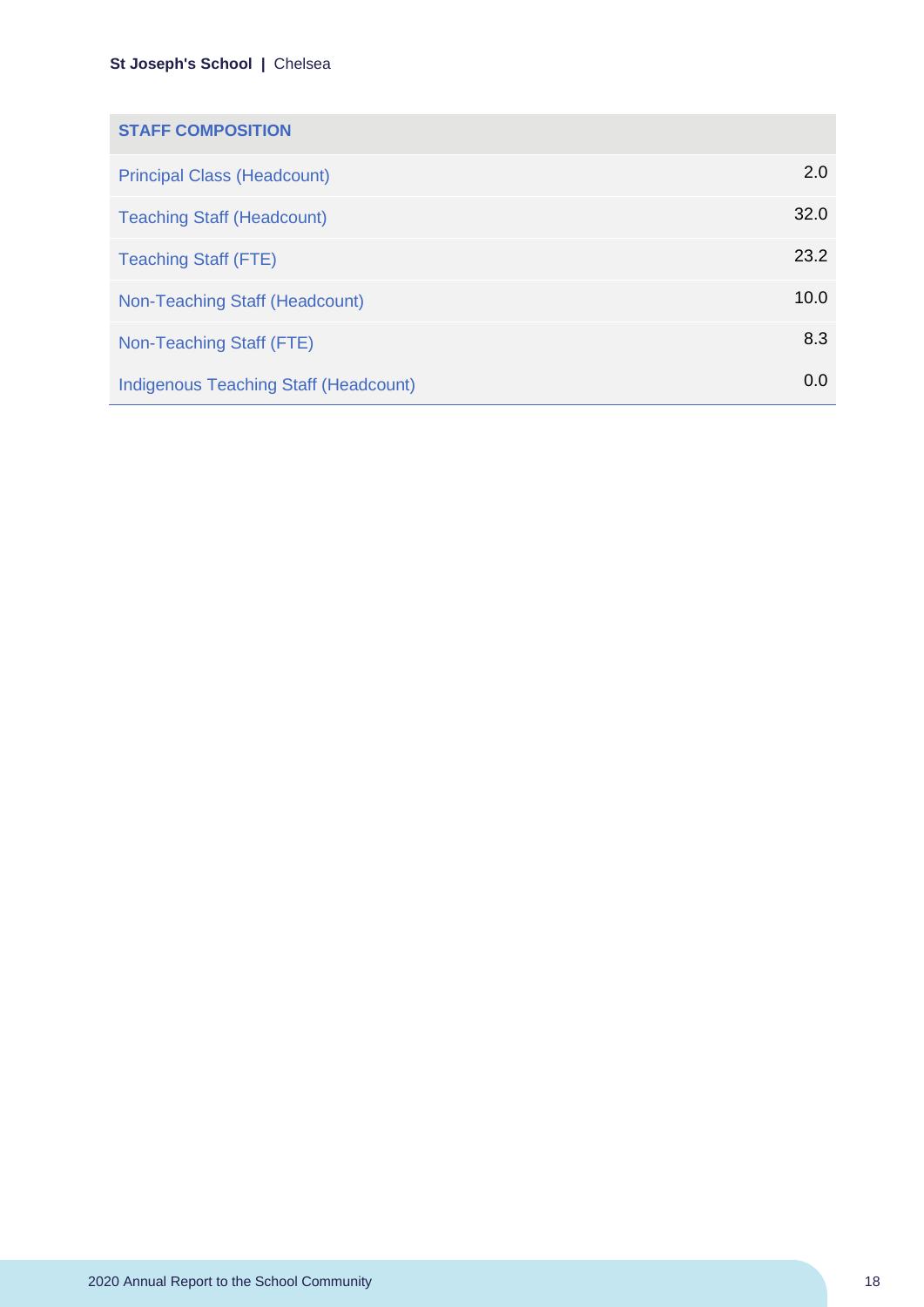### <span id="page-19-0"></span>**School Community**

### **Goals & Intended Outcomes**

### **Goal and Intended Outcomes:**

The school will continue to focus/develop opportunities for teachers, students and parents to work collaboratively and share their experiences, learnings, and understandings of the whole child.

### **Achievements**

St Joseph's is a welcoming community that aims to develop the whole child. We aim to look after the spiritual, academic and physical wellbeing of the child. The programs that we implement aim to support them.

The parents actively fund raise, support students in class and engage in social activities. They have a beginning and end of year community BBQ and mothers and Father's Day stalls. The establishment of a sustainable garden has provided a meeting place for the students, parents and teachers. To help promote community connections social functions are held each year. The parent room is available for parents to gather and talk have a cup of coffee a chat and even seek some help with parenting material made available. Other successful events included Fun Run Spectacular, Free Dress fund-raisers and Mother's & Father's Day Stalls for the children.

During 2020 we were limited in promoting community activities. Remotely we engaged in online paraliturgies for the whole community, parenting nights, community sing-along, dance nights organised by student leaders and weekly assemblies. The "Parent Engagement Action Team" PEAT as we re-packaged how our Parents and Friends engaged with the school will need to be rebooted in 2021. The focus for all activities and meetings will be "What is the Learning? and Who is the Learning for?".

The emphasis when we gather is to share information and facilitate parent learning.

### **PARENT SATISFACTION**

During 2020 Parents engaged each week in online assemblies with their children which were interactive and a "highlight of the week" for their family during lock down. Parenting nights, sing-a-long evenings, Dance nights all online were well-received.

Comments from parents:

#### *We love assembly.*

*We love knowing what the kids are learning and being part of it - through seeing daily schedules and work on seesaw.*

*It is a great way to keep connected to one another and really be part of their learning journey. We are learning too!*

*It would be fantastic to maintain as much of this as possible, post covid!!*

*Again, thankyou for all your hard work... Such a great team effort!*